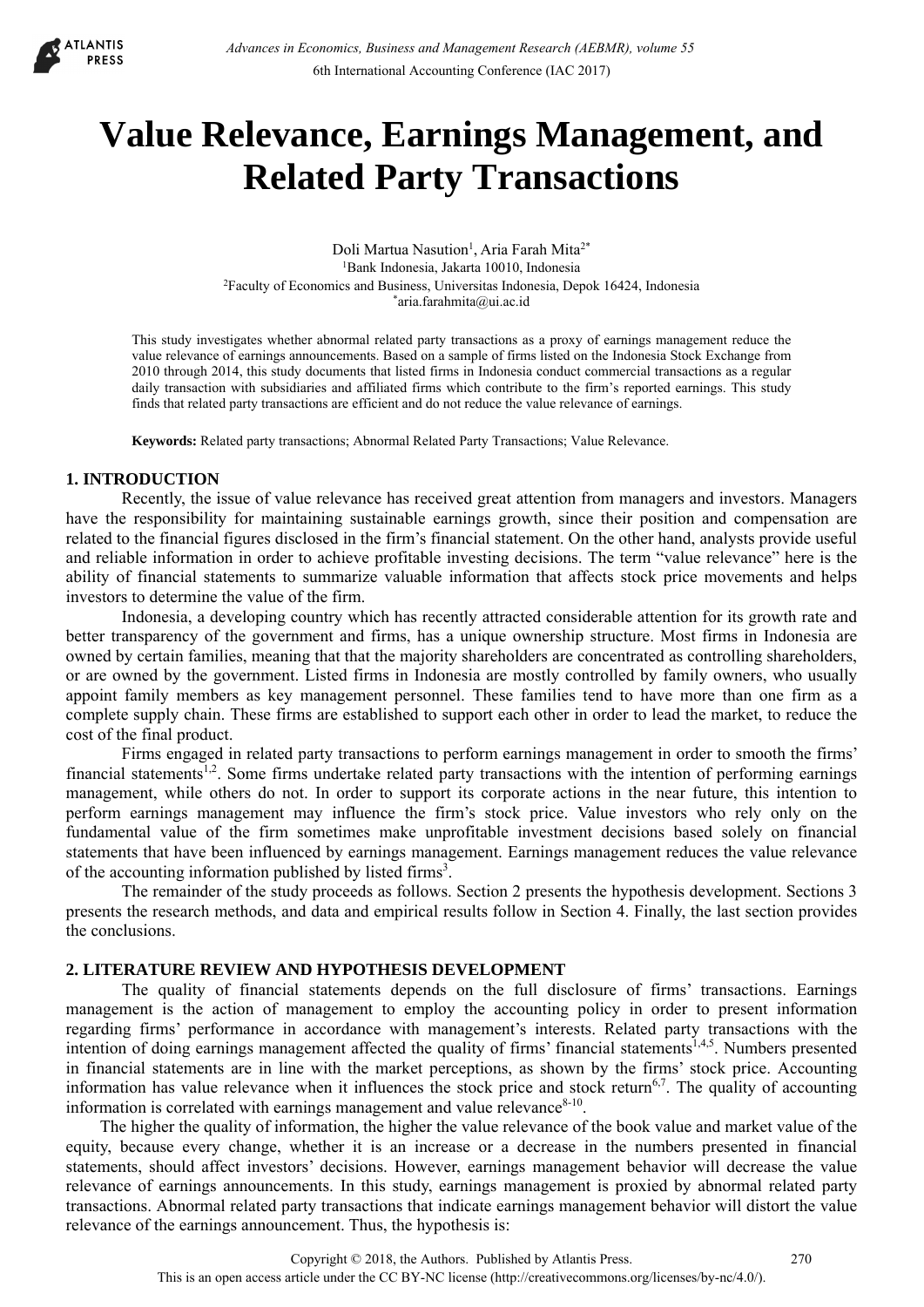

**H1:** Abnormal related party transactions reduce the value relevance of earnings

# **3. RESEARCH METHOD**

This study adopts Shan's model<sup>3</sup> to test the effect of earnings management on value relevance. Shan<sup>3</sup> employs abnormal related party transactions as a proxy of earnings management. To estimate the abnormal related party transactions, the following model is used:

$$
RLPT_{i,t} = \alpha + \beta_1 LEVERAGE_{i,t} + \beta_2 FIRMSIZE_{i,t} + \beta_3 MKVE_{i,t} + \varepsilon_{i,t}
$$
\n
$$
\tag{1}
$$

The residual value of the regression is deemed as the abnormal related party transactions in which firms engaged in earnings management. RLPT is related party transactions disclosed in the firms' financial statements. LEVERAGE is the result of total liabilities divided by total assets. FIRMSIZE is the natural log of total assets, in which total assets represent the ability of the firms to generate more profit in the future. MKVE is the market value of equity divided by the book value of equity.

Furthermore, the Ohlson Model is used to test the value relevance<sup>3,11-13</sup>. Stock price is the closing stock price on April  $30<sup>th</sup>$ . The following is the model used to test the hypothesis:

$$
PRICE_{it}^{APRIL} = f(BVPS_{it}, EPS_{it}, ABNRPT_{it}, EPS_{it} * ABNRPT_{it})
$$
\n(2)

PRICE is the stock price. BVPS is book value per share as the result of total equity divided by total outstanding shares. EPS is earning per share. ABNRPT is abnormal related party transactions as a proxy of earnings management. This study employs the balanced panel to test the hypotheses.

#### **4. RESULTS AND DISCUSSION**

This study employs published financial statements of firms listed on the Indonesia Stock Exchange over the period 2010-2014. Financial companies and companies that use currencies other than Indonesian Rupiahs are excluded from the sample. Since balanced panels are employed, firms with incomplete data, such as firms listed after 2010 or those that were delisted over the 2010-2014 period are eliminated from the sample. Firms that do not engage and do not disclose any related party transactions over the period 2010-2014 are excluded. The sample consists of 193 of the 504 firms listed in the Indonesia Stock Exchange. Details of the sample selection are as Table.1. Sample Selection

| ΠБ<br>:SS            | Advances in Economics, Business and Management Research (AEBMR), volume 55                                       |                                 |                                     |                                   |                      |                                                                                                                                                                                                                                                                                                                                                                                                                                                                                                                                                                     |  |
|----------------------|------------------------------------------------------------------------------------------------------------------|---------------------------------|-------------------------------------|-----------------------------------|----------------------|---------------------------------------------------------------------------------------------------------------------------------------------------------------------------------------------------------------------------------------------------------------------------------------------------------------------------------------------------------------------------------------------------------------------------------------------------------------------------------------------------------------------------------------------------------------------|--|
|                      | bnormal related party transactions reduce the value relevance of earnings                                        |                                 |                                     |                                   |                      |                                                                                                                                                                                                                                                                                                                                                                                                                                                                                                                                                                     |  |
| <b>SEARCH METHOD</b> | transactions, the following model is used:                                                                       |                                 |                                     |                                   |                      | This study adopts Shan's model <sup>3</sup> to test the effect of earnings management on value relevance.<br>bys abnormal related party transactions as a proxy of earnings management. To estimate the abnormal re                                                                                                                                                                                                                                                                                                                                                 |  |
|                      | $RLPT_{i,t} = \alpha + \beta_1 LEVERAGE_{i,t} + \beta_2 FIRMSIZE_{i,t} + \beta_3 MKVE_{i,t} + \varepsilon_{i,t}$ |                                 |                                     |                                   |                      | (1)                                                                                                                                                                                                                                                                                                                                                                                                                                                                                                                                                                 |  |
|                      | iity divided by the book value of equity.                                                                        |                                 |                                     |                                   |                      | The residual value of the regression is deemed as the abnormal related party transactions in which<br>ed in earnings management. RLPT is related party transactions disclosed in the firms' financial staten<br>ERAGE is the result of total liabilities divided by total assets. FIRMSIZE is the natural log of total asse<br>total assets represent the ability of the firms to generate more profit in the future. MKVE is the market<br>Furthermore, the Ohlson Model is used to test the value relevance <sup>3,11-13</sup> . Stock price is the closing stock |  |
|                      | ril $30th$ . The following is the model used to test the hypothesis:                                             |                                 |                                     |                                   |                      |                                                                                                                                                                                                                                                                                                                                                                                                                                                                                                                                                                     |  |
|                      | $PRICE_{it}^{APRIL} = f(BVPS_{it}, EPS_{it}, ABNRPT_{it}, EPS_{it} * ABNRPT_{it})$                               |                                 |                                     |                                   |                      | (2)                                                                                                                                                                                                                                                                                                                                                                                                                                                                                                                                                                 |  |
|                      | ags management. This study employs the balanced panel to test the hypotheses.                                    |                                 |                                     |                                   |                      | PRICE is the stock price. BVPS is book value per share as the result of total equity divided by<br>inding shares. EPS is earning per share. ABNRPT is abnormal related party transactions as a pro-                                                                                                                                                                                                                                                                                                                                                                 |  |
|                      | Total number of listed firms till 2014                                                                           |                                 | Table.1. Sample Selection           |                                   |                      | 2010 or those that were delisted over the 2010-2014 period are eliminated from the sample. Firms that d<br>e and do not disclose any related party transactions over the period 2010-2014 are excluded. The sale<br>sts of 193 of the 504 firms listed in the Indonesia Stock Exchange. Details of the sample selection are as<br>504                                                                                                                                                                                                                               |  |
| Less:                | Financial services                                                                                               |                                 |                                     |                                   |                      | (132)                                                                                                                                                                                                                                                                                                                                                                                                                                                                                                                                                               |  |
|                      | IPO after 2010<br>Reporting currency other than IDR                                                              |                                 |                                     |                                   |                      | (75)<br>(78)                                                                                                                                                                                                                                                                                                                                                                                                                                                                                                                                                        |  |
|                      | Not engage in related party transactions                                                                         |                                 |                                     |                                   |                      | (26)                                                                                                                                                                                                                                                                                                                                                                                                                                                                                                                                                                |  |
| Selected samples     | The following are the descriptive statistics of the variables employed in the hypotheses:                        |                                 |                                     |                                   |                      | 193                                                                                                                                                                                                                                                                                                                                                                                                                                                                                                                                                                 |  |
|                      |                                                                                                                  |                                 | Table.2. Descriptive Statistics     |                                   |                      |                                                                                                                                                                                                                                                                                                                                                                                                                                                                                                                                                                     |  |
|                      | <b>Variable</b><br><b>ABNRPT</b>                                                                                 | <b>Mean</b><br>$-25.100.000,00$ |                                     | Std. Dev.<br>9.630.000.000.000,00 |                      |                                                                                                                                                                                                                                                                                                                                                                                                                                                                                                                                                                     |  |
|                      | PRICE<br><b>BVPS</b>                                                                                             |                                 | 2.492,43<br>3.143,11                |                                   | 6.858,70<br>6.604,57 |                                                                                                                                                                                                                                                                                                                                                                                                                                                                                                                                                                     |  |
|                      | <b>EPS</b>                                                                                                       |                                 | 103,16                              |                                   | 729,42               |                                                                                                                                                                                                                                                                                                                                                                                                                                                                                                                                                                     |  |
|                      |                                                                                                                  |                                 |                                     |                                   |                      | Based on Table 2, the average value of ABNRPT is negative, which means that data used in the observ                                                                                                                                                                                                                                                                                                                                                                                                                                                                 |  |
| asing income.        |                                                                                                                  |                                 |                                     |                                   |                      | ated party transactions conducted by firms listed on the Indonesia Stock Exchange have the intention                                                                                                                                                                                                                                                                                                                                                                                                                                                                |  |
|                      | The results of the regression to test the hypothesis are presented in Table 3:                                   |                                 |                                     |                                   |                      |                                                                                                                                                                                                                                                                                                                                                                                                                                                                                                                                                                     |  |
|                      |                                                                                                                  |                                 | Table.3. Hypotheses Testing<br>Std. |                                   |                      |                                                                                                                                                                                                                                                                                                                                                                                                                                                                                                                                                                     |  |
|                      | <b>PRICE</b>                                                                                                     | Coef.                           | Error                               | Z                                 | P>[z]                |                                                                                                                                                                                                                                                                                                                                                                                                                                                                                                                                                                     |  |
|                      | Cons<br><b>BVPS</b>                                                                                              | 1.470,00<br>0,302               | 457,354<br>0,467                    | 3,220<br>6,480                    | 0,001<br>$0,000***$  |                                                                                                                                                                                                                                                                                                                                                                                                                                                                                                                                                                     |  |
|                      | <b>EPS</b>                                                                                                       | $-0,078$                        | 0,231                               | $-0,340$                          | 0,734                |                                                                                                                                                                                                                                                                                                                                                                                                                                                                                                                                                                     |  |
|                      | <b>ABNRPT</b>                                                                                                    | $-2,95x10^{-10}$                | $1,34x10^{-10}$                     | $-2,200$                          | $0,028**$            |                                                                                                                                                                                                                                                                                                                                                                                                                                                                                                                                                                     |  |
|                      | $EPS*$                                                                                                           | $2x10^{-13}$                    | $1x10^{-13}$                        | 2,400                             | $0,016**$            |                                                                                                                                                                                                                                                                                                                                                                                                                                                                                                                                                                     |  |
|                      |                                                                                                                  |                                 |                                     |                                   |                      | 271                                                                                                                                                                                                                                                                                                                                                                                                                                                                                                                                                                 |  |

| Table.2. Descriptive Statistics |                  |                      |  |  |  |
|---------------------------------|------------------|----------------------|--|--|--|
| <b>Variable</b>                 | <b>Mean</b>      | Std. Dev.            |  |  |  |
| <b>ABNRPT</b>                   | $-25.100.000,00$ | 9.630.000.000.000,00 |  |  |  |
| <b>PRICE</b>                    | 2.492,43         | 6.858,70             |  |  |  |
| <b>BVPS</b>                     | 3.143,11         | 6.604,57             |  |  |  |
| <b>EPS</b>                      | 103,16           | 729,42               |  |  |  |

Based on Table 2, the average value of ABNRPT is negative, which means that data used in the observation of related party transactions conducted by firms listed on the Indonesia Stock Exchange have the intention of decreasing income.

| Table.3. Hypotheses Testing |                  |                 |          |            |  |
|-----------------------------|------------------|-----------------|----------|------------|--|
| <b>PRICE</b>                | Coef.            | Std.<br>Error   | Z        | P > [z]    |  |
| Cons                        | 1.470,00         | 457,354         | 3,220    | 0,001      |  |
| <b>BVPS</b>                 | 0,302            | 0,467           | 6,480    | $0,000***$ |  |
| <b>EPS</b>                  | $-0,078$         | 0,231           | $-0,340$ | 0,734      |  |
| <b>ABNRPT</b>               | $-2,95x10^{-10}$ | $1,34x10^{-10}$ | $-2,200$ | $0.028**$  |  |
| $EPS*$                      | $2x10^{-13}$     | $1x10^{-13}$    | 2,400    | $0.016**$  |  |